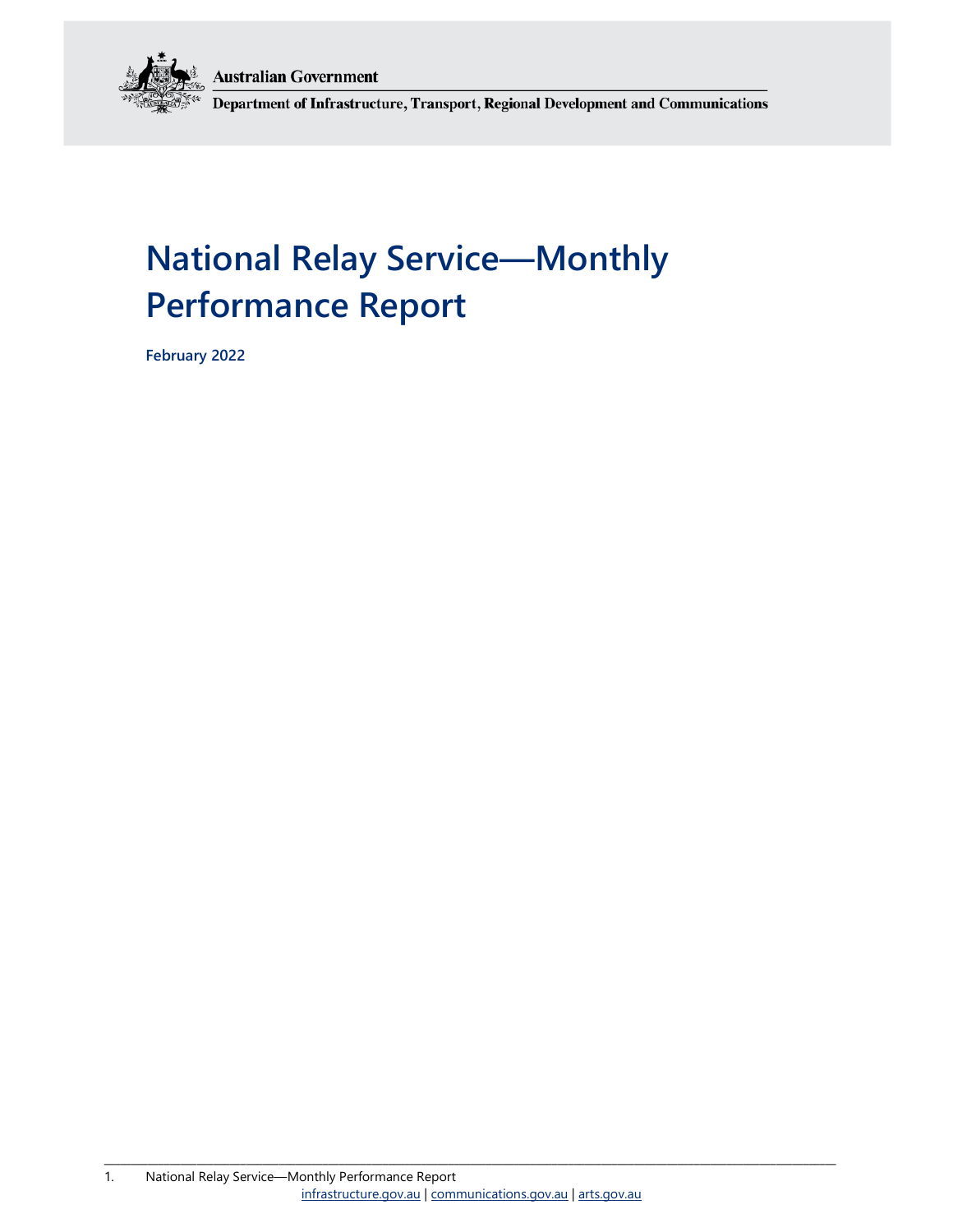© Commonwealth of Australia 2022 February 2022 / INFRASTRUCTURE

#### **Ownership of intellectual property rights in this publication**

Unless otherwise noted, copyright (and any other intellectual property rights, if any) in this publication is owned by the Commonwealth of Australia (referred to below as the Commonwealth).

#### **Disclaimer**

The material contained in this publication is made available on the understanding that the Commonwealth is not providing professional advice, and that users exercise their own skill and care with respect to its use, and seek independent advice if necessary.

The Commonwealth makes no representations or warranties as to the contents or accuracy of the information contained in this publication. To the extent permitted by law, the Commonwealth disclaims liability to any person or organisation in respect of anything done, or omitted to be done, in reliance upon information contained in this publication.

#### **Creative Commons licence**

With the exception of (a) the Coat of Arms; (b) the Department of Infrastructure, Transport, Regional Development and Communications photos and graphics; and (c) [OTHER], copyright in this publication is licensed under a Creative Commons Attribution 4.0 Australia Licence.

Creative Commons Attribution 4.0 Australia Licence is a standard form licence agreement that allows you to copy, communicate and adapt this publication provided that you attribute the work to the Commonwealth and abide by the other licence terms.

Further information on the licence terms is available from https://creativecommons.org/licenses/by/4.0/. This publication should be attributed in the following way: © Commonwealth of Australia 2022.

#### **Use of the Coat of Arms**

The Department of the Prime Minister and Cabinet sets the terms under which the Coat of Arms is used. Please refer to the Commonwealth Coat of Arms — Information and Guidelines publication available at www.pmc.gov.au.

#### **Contact us**

This publication is available in hard copy or PDF format. All other rights are reserved, including in relation to any Departmental logos or trade marks which may exist. For enquiries regarding the licence and any use of this publication, please contact:

Director—Publishing and Communications Communication Branch Department of Infrastructure, Transport, Regional Development and Communications GPO Box 594 Canberra ACT 2601 Australia Email: publishing@communications.gov.au

Websites: www.infrastructure.gov.au | www.communications.gov.au | www.arts.gov.au.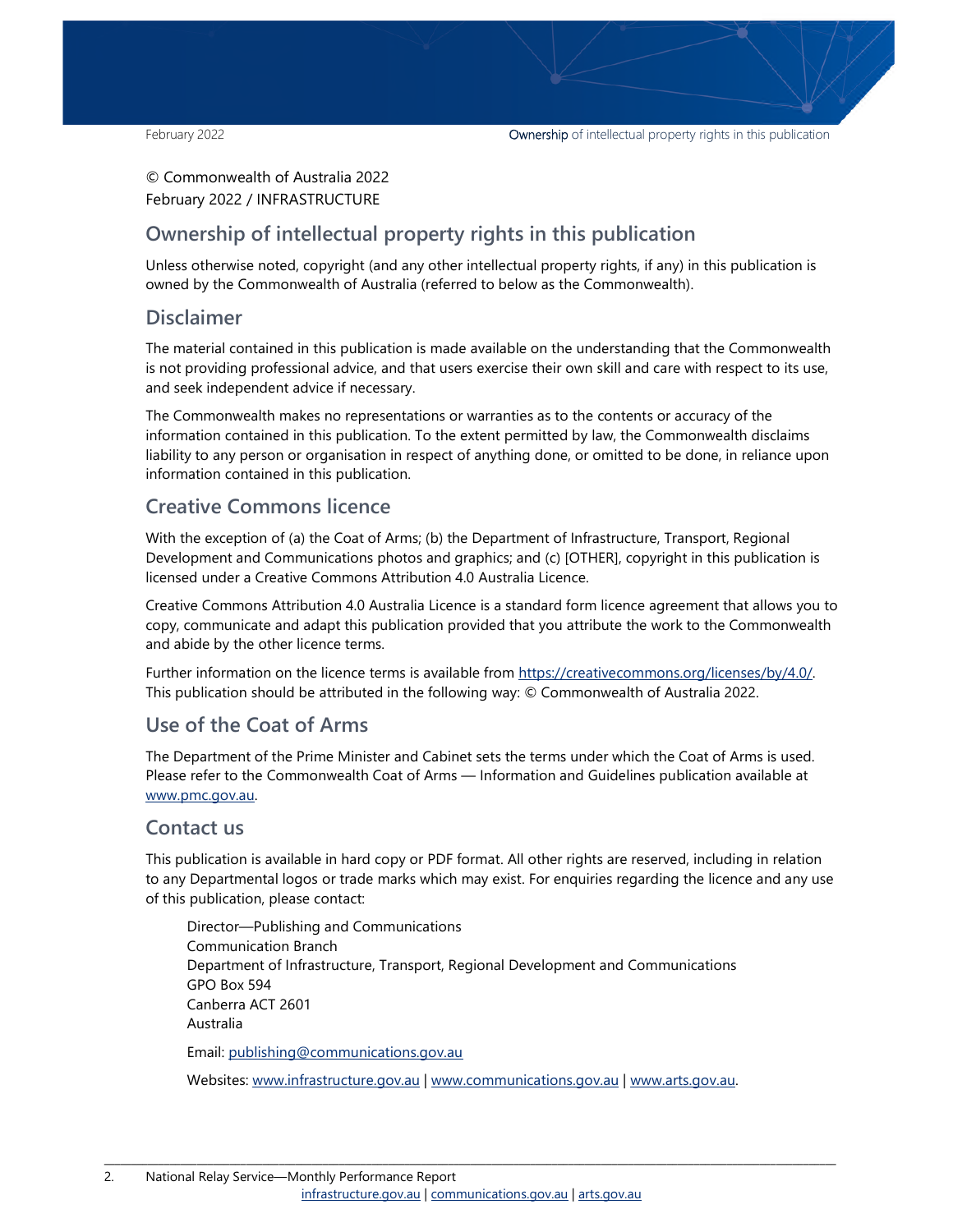February 2022

Contents

#### **Contents**

### Tables / images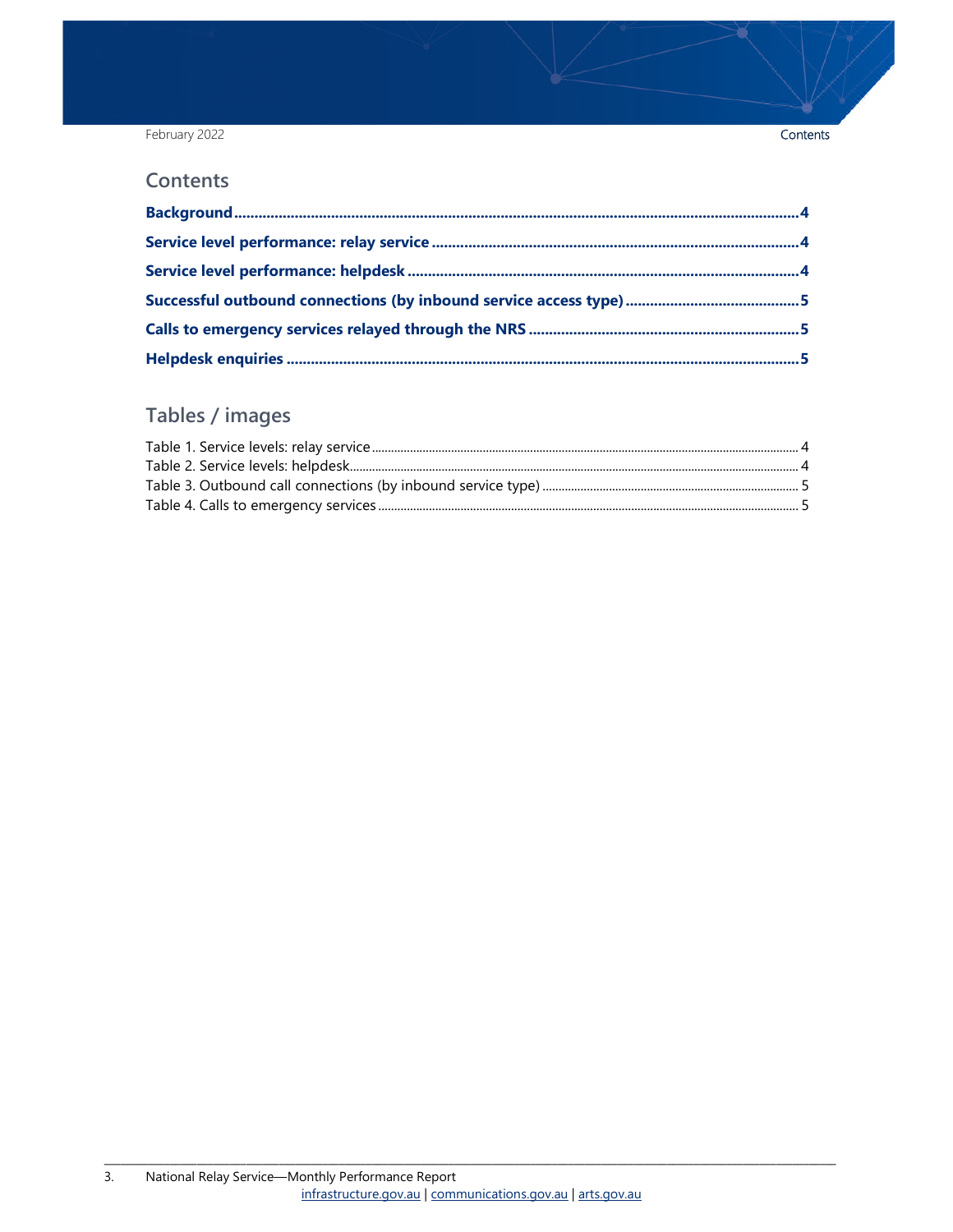### **Background**

Concentrix, the National Relay Service (NRS) provider (relay and helpdesk services), submits activity and performance data to the Department of Infrastructure, Transport, Regional Development and Communications (the Department). This information is used to review the performance of the NRS against agreed service levels as well as provide data and information about how the NRS has been used in that month.

The Department then reports on NRS performance against agreed service levels and information on how the NRS is used, including the number of successful outbound connections, the number of calls to emergency services and the number of enquries to the NRS helpdesk.

### **Service level performance: relay service**

| <b>Service level</b>                        | <b>Target</b>                                                                                                                                 | <b>February</b><br>2022 |
|---------------------------------------------|-----------------------------------------------------------------------------------------------------------------------------------------------|-------------------------|
| Grade of Service 1 106<br>and 000 emergency | At least 85% of 106 and 000 calls are answered by a call-taker<br>within 5 seconds of reaching the relevant answering point for<br>the call.  | 99.48%                  |
| Grade of Service 2 106<br>and 000 emergency | At least 95% of 106 and 000 calls are answered by a call-taker<br>within 10 seconds of reaching the relevant answering point<br>for the call. | 99.48%                  |
| <b>Abandon Rate</b>                         | No more than 5% of calls answered by a call taker are<br>abandoned after leaving the IVR or being presented to the<br>routing queue.          | 1.17%                   |
| <b>Grade of Service 3</b>                   | At least 85% of all other non-emergency calls are answered<br>by a call taker within 10 seconds                                               | 91.52%                  |
| <b>Grade of Service 4</b>                   | At least 80% of video relay calls are answered by a call taker<br>within 120 seconds                                                          | 94.68%                  |

**Table 1. Service levels: relay service** 

### **Service level performance: helpdesk**

#### **Table 2. Service levels: helpdesk**

| <b>Service level</b>           | <b>Target</b>                                                                                                                                                                                                                                                                                            | <b>February</b><br>2022 |
|--------------------------------|----------------------------------------------------------------------------------------------------------------------------------------------------------------------------------------------------------------------------------------------------------------------------------------------------------|-------------------------|
| <b>Grade of Service</b>        | 80% of all telephone calls answered by a call taker within 30<br>seconds                                                                                                                                                                                                                                 | 96.99%                  |
| Acknowledgement                | Must acknowledge greater than 85% of all enquiries received<br>through public NRS email addresses or forms from Accesshub or<br>from Helpdesk users within four hours where the enquiry is received<br>before 2 pm (AEST) on a business.<br>Day or otherwise by 12 noon (AEST) on the next business day. | 100%                    |
| <b>Contact Resolution</b>      | Resolve greater than 85% of all enquiries received within 2 business<br>days.                                                                                                                                                                                                                            | 100%                    |
| Complaint<br><b>Resolution</b> | All complaints received are resolved within 20 business days of them<br>being raised                                                                                                                                                                                                                     | 100%                    |